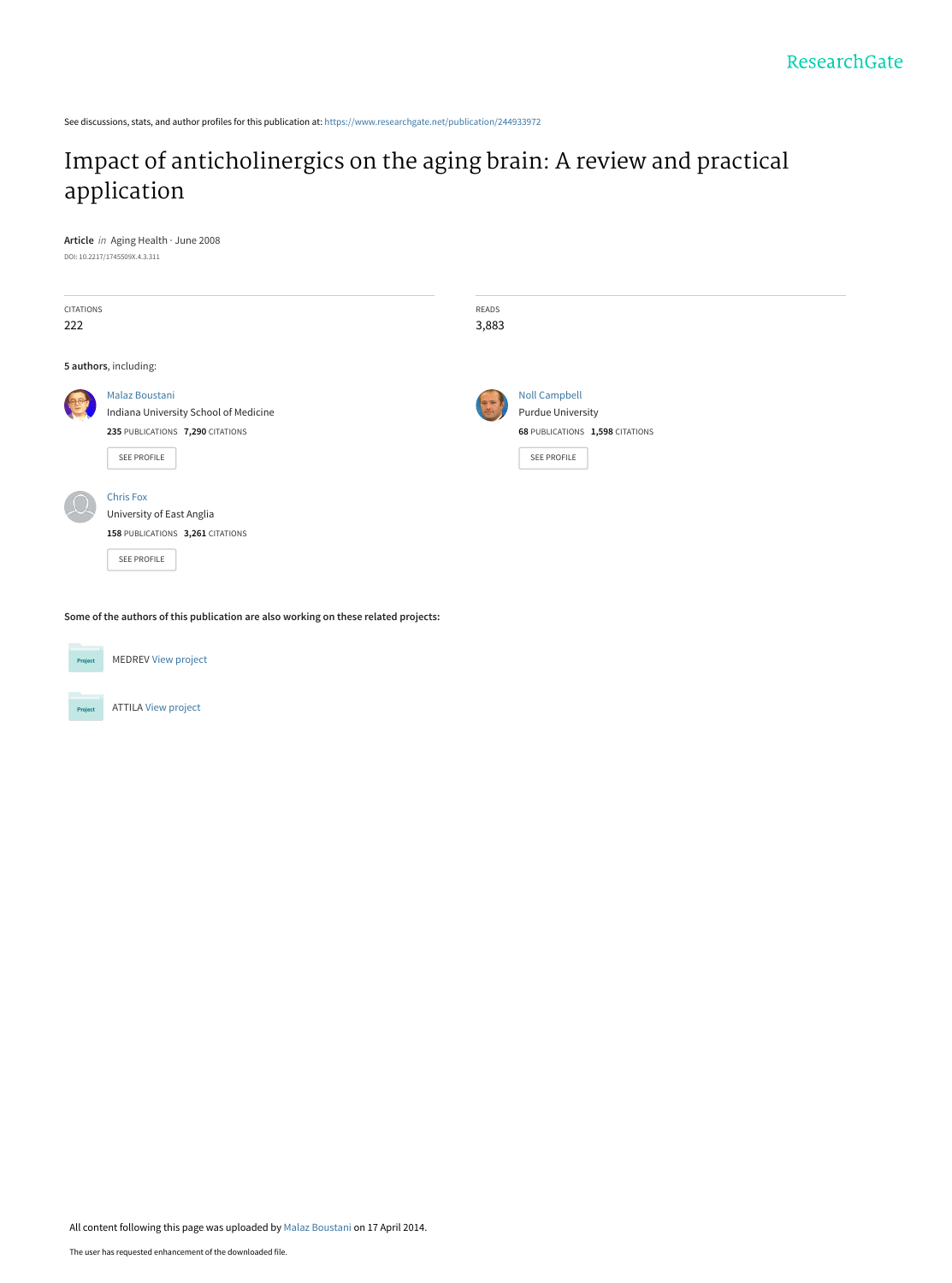# Impact of anticholinergics on the aging brain: a review and practical application

#### *Malaz Boustani1†, Noll Campbell2, Stephanie Munger1,3, Ian Maidment4 & Chris Fox5*

*†Author for correspondence 1Regenstrief Institute, Inc., 410 West 10th Street, Suite 2000, IN 46202, USA* and, *Indiana University Center for Aging Research, 410 West 10th Street, Suite 2000IN 46202-3012, USA Tel.: +1 317 423 5633; Fax: +1 317 423 5695; E-mail: mboustani@ regenstrief.org 2Wishard Health Services, 1001 West 10th Street, IN 46202, USA Tel.: +1 317 630 2214; E-mail: noll.campbell@ wishard.edu 3Indiana University Center for Aging Research, 410 West 10th Street, Suite 2000 IN 46202-3012, USA Tel.: +1 317 423 5606; Fax: +1 317 423 5695; E-mail: smunger@ regenstrief.org 4Eastern & Area Coastal Office, St Martin's Hospital, Littlebourne Road, Canterbury, Kent, CT1 1AZ, UK Tel.: +44 1227 812 115; E-mail: ian.maidment@ nhs.net 5Shepway Caste Department of Old Age Psychiatry, Fokestone Health Centre, 15–25 Dover Road, Folkestone, Kent, CT2 1JY, UK Tel.: +44 1303 228 836; Fax: +44 1303 228 837; E-mail: gfox@doctors.org.uk*

**Keywords:** anticholinergic activity, cognitive impairment, delirium, dementia, elderly, prescribing



Objective: in an effort to enhance medication prescribing for older adults and reduce the burden of cognitive impairment, this paper reviews the literature regarding the negative impact of anticholinergics on cognitive function and provides clinicians with a practical guidance for anticholinergic use in older adults. Methods: a Medline search identified studies evaluating the use of anticholinergics and the relationship between anticholinergics and cognitive impairment. Results: prescribing anticholinergics for older adults leads to acute cognitive impairment and, possibly, chronic cognitive deficits. Assessing anticholinergic burden with a simple scale may represent a useful noninvasive tool to optimize geriatric pharmacotherapy. Conclusion: more studies are needed to validate the Anticholinergic Cognitive Burden scale and establish therapeutic guidelines in the presence of cognitive anticholinergic adverse effects.

#### Background & significance

Medications with anticholinergic activity (anticholinergics) are commonly prescribed to the 36 million older Americans for treating conditions such as allergies, depression, hypertension, Parkinson's disease, vertigo, asthma, cardiovascular disease, incontinence, psychotic symptoms and behavioral problems [1,2]. Older adults are particularly vulnerable to anticholinergicrelated cognitive effects for two main reasons. First, older adults have a high probability of being exposed to anticholinergics owing to their high medical comorbidity and their use of multiple prescribed and over-the-counter medications [3–5]. Second, older adults are more sensitive to develop serious anticholinergics-related cognitive adverse effects owing to their age [6]. Aging is accompanied by a decline in hepatic and renal drug metabolism, an increase in blood–brain barrier permeability and a reduction in central cholinergic activities [6,7].

Our article provides first a review of the literature regarding the prevalence of anticholinergics and the relationship between anticholinergic exposure and cognitive impairment; and second, the article offers real-world clinicians practicing at hospital, ambulatory and long-term healthcare settings a practical guide for the use of anticholinergics, which aims to enhance the safety and quality of prescribing of these medications for older adults. This contribution to existing knowledge hopes to assist with identification of the burden of anticholinergics and, thus, reduce the risk for developing adverse cognitive outcomes such as dementia and delirium.

What is the burden of cognitive impairment among older adults? The aging of the US population has been accompanied by a dramatic rise in the prevalence of cognitive impairment [101]. Cognitive impairment in older adults includes a variety of disorders ranging from mild cognitive impairment (MCI) and delirium to overt dementia. Dementia is an acquired syndrome of progressive decline in memory and at least one other cognitive domain, such as language, visuospatial or executive function, to an extent that is sufficient to interfere with social or occupational functioning in an alert person [8]. Delirium is an acute disturbance of consciousness with reduced ability to focus, sustain or shift attention that occurs over a short period of time and tends to fluctuate over the course of the day [9]. MCI with no dementia is defined as the presence of cognitive deficit with the absence of delirium that is not affecting the individual's functional performance [10]. Delirium and dementia are the underlying causes of cognitive impairment among the majority of hospitalized older adults [11], whereas MCI and dementia are the main causes of cognitive impairment outside hospital [12].

Depending on the method used to define cognitive impairment (delirium, MCI or dementia) and the clinical setting (hospital, nursing home or primary care), its prevalence among older adults ranges from 6 to 66% [9,11–13]. Cognitive impairment causes a high burden of suffering for patients and their families [9,101]. For patients, in addition to cognitive and functional deterioration, cognitive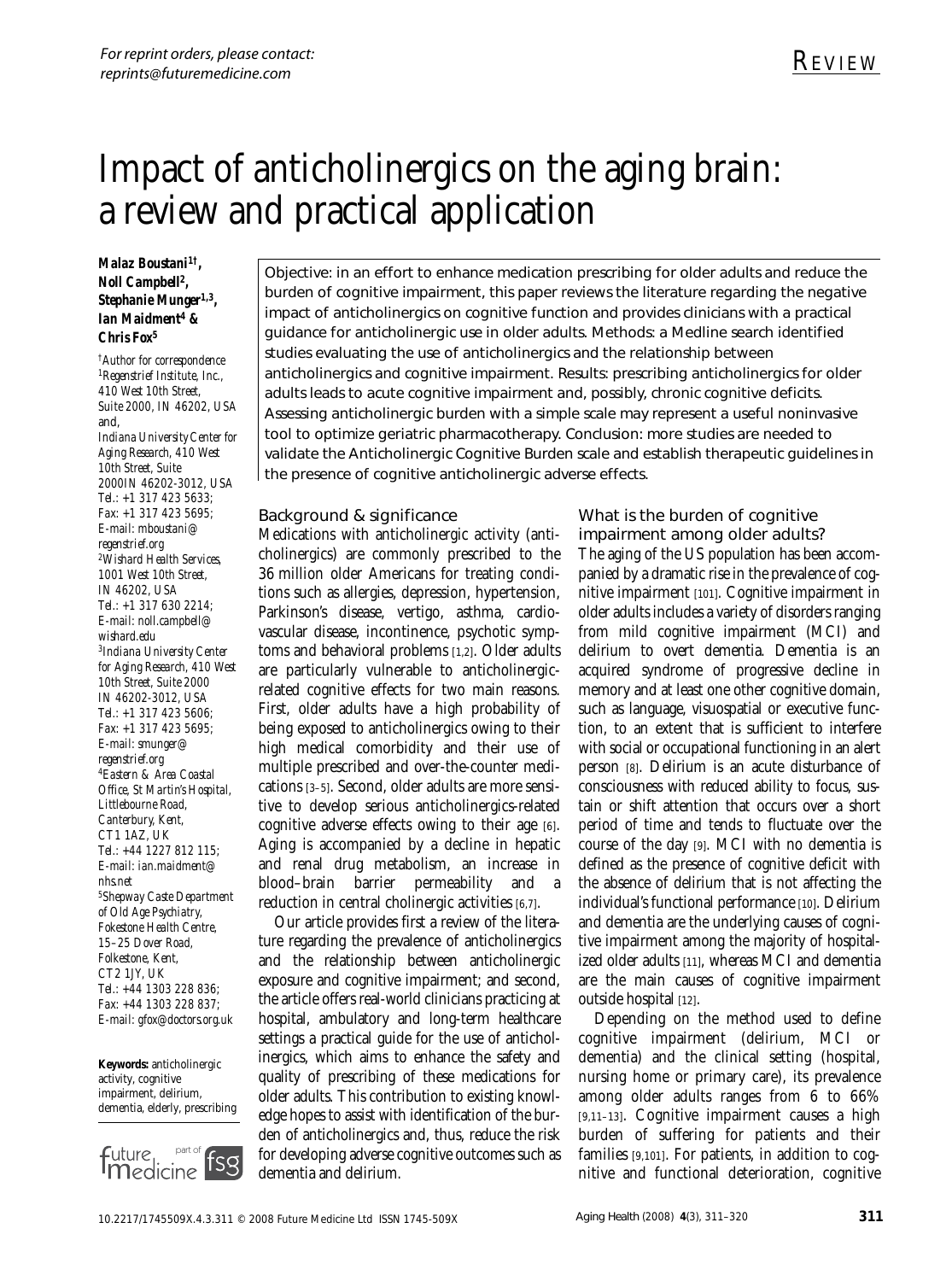impairment leads to behavioral and psychological complications, increased use of health and social services, complicated clinical management of other comorbid conditions and increased risk for medical complications such as falls, motor vehicle accidents, incontinence, fractures and infections. For family caregivers, cognitive impairment can lead to higher levels of anxiety, depression, use of psychotropic medications and chronic fatigue [12,101]. According to the Global Burden of Disease estimates for the 2003 World Health Report, dementia in particular contributed to 11% of years lived with disability in people aged 60 years and older; more than cardiovascular disease [14]. By 2050, Medicare will be spending over US\$1 trillion on beneficiaries suffering from dementia [15].

#### What is the role of the central cholinergic system in cognitive impairment?

The role of the central cholinergic system in cognitive impairment was discovered more than three decades ago [16–18]. Multiple human and animal studies consistently demonstrated that numerous problems in the central nervous cholinergic system lead to both cognitive and noncognitive symptoms [9,16–19]. Some of these cholinergic system abnormalities include changes and modifications in choline transport, acetylcholine release, nicotinic- and muscarinicreceptor expression, neurotrophin support and axonal transport [16–18]. The dysfunction of the cholinergic neurons throughout the basal and rostral forebrain pathways leads to a low level of the neurotransmitter acetylcholine, which contributes substantially to the cognitive impairment and behavioral symptoms of patients with Alzheimer's disease, Lewy body dementia, vascular dementia and even delirium [6,9,10,16–18].

Early work on developing animal and human models for delirium and dementia was based on the use of agents blocking the central nervous muscarinic and nicotinic receptors, such as scopolamine, atropine, pirenzepine and mecamylamine [9,17,18,20–23]. In addition, administration of scopolamine has been shown to reduce hippocampal activation on functional MRI during cognitive tasks [20]. Furthermore, lesions in animals and humans that damage cholinergic input to the neocortex or hippocampus from the basal forebrain lead to the same cognitive impairment induced by anticholinergics [6,9,10,16–18].

The above cholinergic-loss hypothesis has been the underlying justification for the current cholinergic enhancement therapy for patients with dementia, including the four US FDA-approved cholinesterase inhibitors for the treatment of Alzheimer's disease and Parkinson's disease dementia [10,17,18,101]. The use of cholinesterase inhibitors improves the cognitive symptoms of patients and might slow the progression of Alzheimer's disease. Furthermore, concomitant use of cholinesterase inhibitors and anticholinergics may result in pharmacological antagonism [7,24]. In fact, the use of anticholinergics such as atropine has been successful as an antidote for cholinesterase-inhibitor overdose [25].

More recently, a new hypothesis has been emerging that connects the effect of anticholinergics to the pathogenesis of Alzheimer's disease. This hypothesis states that long-term exposure to anticholinergics may be associated with increased Alzheimer-type pathology. Perry *et al.* found that amyloid plaque densities were more than 2.5-fold higher in Parkinson's disease patients treated with anticholinergics and that neurofibrillary tangle densities were also highest among the chronic users by comparison with the untreated or acutely-treated groups [26]. The above data suggest that blockade of cholinergic transmission might lead to the development of both acute and chronic cognitive impairment.

### How can we determine the central

anticholinergic effect of medications? Although the use of anticholinergics has been part of the routine treatment of common medical conditions in the elderly, the adverse effects of these anticholinergics, as represented by atropine and scopolamine, have been known for centuries. This includes peripheral effects such as dry mouth, tachycardia, urinary retention and constipation, and CNS effects such as cognitive impairment, behavioral excitation, attention deficits and hallucinations [6]. Although therapeutic anticholinergics are well recognized by clinicians, such as oxybutinin for urinary incontinence and ipratropium for chronic obstructive pulmonary disease, other medications have anticholinergic effects as secondary, unintentional effects. Many of these medications are not well recognized by clinicians, such as antihistamines, antidepressants and neuroleptics. Furthermore, some medications have very limited anticholinergic effects but might lead to clinically significant anticholinergic effects if used in combination with other anticholinergics [6,7].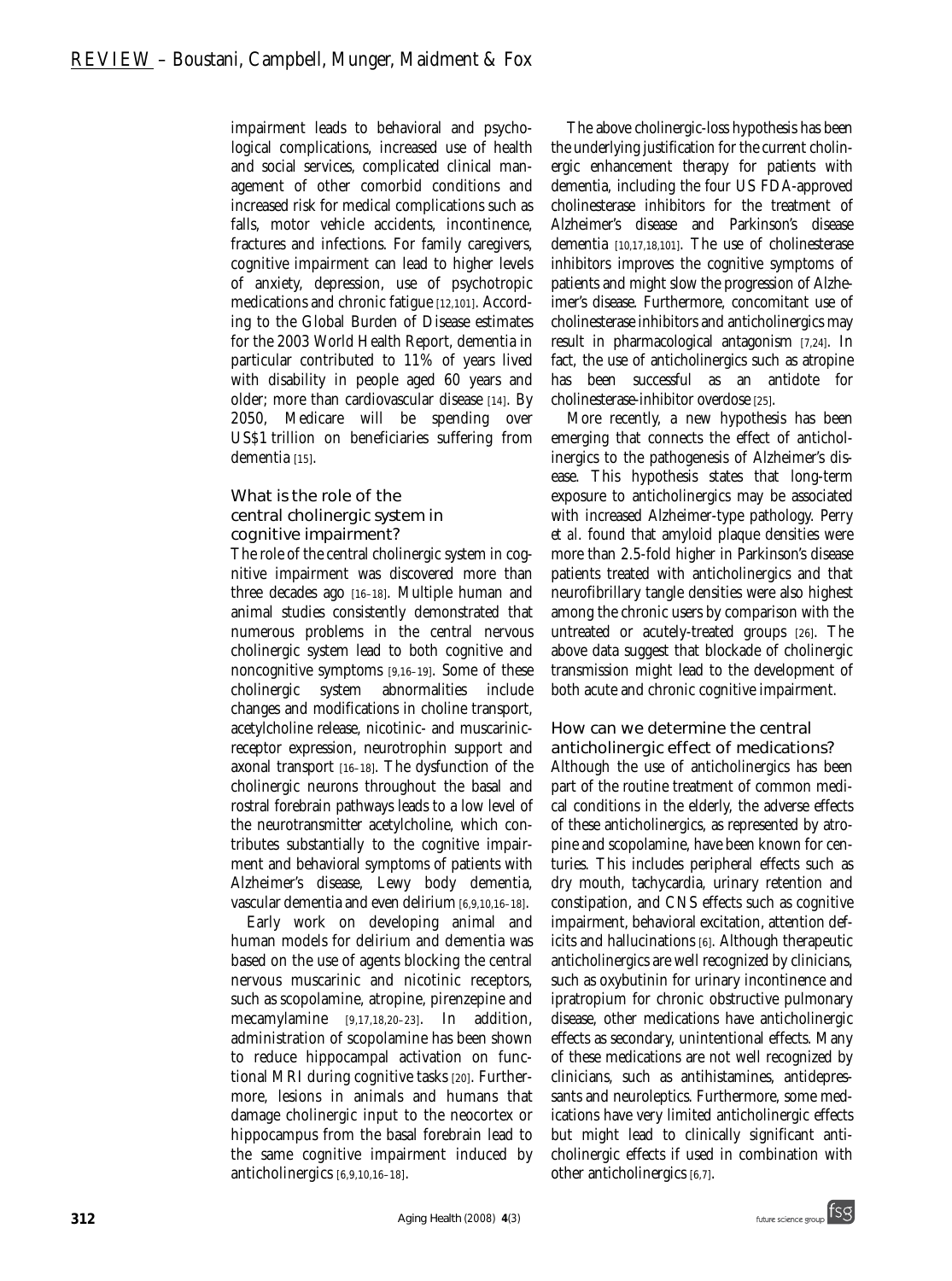Determining the anticholinergic properties of various medications may be quantified by three methods:

- Serum radioreceptor anticholinergic activity assay (SAA) [5,28,29]
- *In vitro* measurement of drug affinity to muscarinic receptors [27]
- Expert-based list of medications with anticholinergic activity [5,30–32]

The first method of SAA quantifies a person's overall anticholinergic burden caused by all drugs and their metabolites. SAA uses tritiated quinuclidinyl benzilate as a high and specific affinity agent that competes with other anticholinergics for the muscarinic receptors [33]. SAA measures the cumulative anticholinergic effect of all prescribed or over-the-counter medications taken by the patient but reflects a transitional state outside the brain. Cognitive impairment has been reported with several drugs despite normal SAA concentrations [34] and several epidemiological studies reported no association between SAA and number of anticholinergic drugs taken by patients [5,35,36]. The second method to measure anticholinergic activity of medications uses the same radioreceptor assay as in SAA but is performed in an *in vitro* sample. It measures the binding of a specific medication into a specific muscarinic receptor, and quantifies the antagonistic properties with a comparative cholinergic agonist, leading to a measurement of the direct anticholinergic effect [27]. Translating the result of this method into the clinical world might be limited to drugs with clear peripheral anticholinergic properties with limited estimation of the drug's central or cognitive anticholinergic properties [27]. The third method is based on the opinions of clinicians, pharmacists and pharmacology researchers who combine their expertise with drug information available in the literature to determine the anticholinergic properties of certain medications. This method is the most clinically relevant method but it is the least standardized method [27]. At the current stage of research, Rudd *et al.* believe that the only method clinically useful for measuring the cognitive or central anticholinergic effects of drugs is the expert-based drug list [27].

#### What is the prevalence of

anticholinergics use in older adults? Older adults are prone to suffer from multiple acute and chronic conditions and, therefore, may be prescribed several anticholinergics [30]. Among the top 25 medications most commonly

prescribed for elderly patients, ten of them had recognizable anticholinergic effects [29]. Despite the development of criteria aimed at identifying drugs with anticholinergic activity as inappropriate for use by older adults [37], the utilization of such agents range from 14 to 50%, depending on the definition of anticholinergic, the prevalence method and the settings [4,5,30,31,37,38].

In the primary care urban setting, we estimated that 60% of approximately 4000 older adults received at least one anticholinergic [11,30]. In another study that randomly recruited 372 elderly people from general practices in France, 14% were taking at least one anticholinergic and 2% were taking more than two anticholinergics. At a 1-year follow-up, 59% of these study subjects were still taking anticholinergic drugs regularly and 41% had stopped taking anticholinergic drugs during the year, while 1% of the cohort had started taking them [31]. In nursing homes, more than 30% of elderly residents take more than two anticholinergics, and 5% take more than five [4,38]. In a longitudinal follow-up study of 1627 older, rural community-residing patients, diphenhydramine as a sleeping aid with a strong central anticholinergic effect was reported by 8% of participants and its use has increased from 0.4 to 8% as the cohort aged from a mean of 73.4 to 80.5 years [39]. Furthermore, in randomly selected communitydwelling elders, serum anticholinergic activity was detectable in 90% of the sample; 51% received at least one anticholinergic [5].

#### Is there association between cognitive impairment and the exposure to anticholinergic medications?

A review of 80 studies found a significant association between the use of anticholinergics and postoperative delirium [7]. Furthermore, Tune *et al.* also found delirium occurred in demented patients as a result of anticholinergic activities [40]. They noticed that this adverse effect does not arise from exposure to individual medications with strong anticholinergic properties, but as an accumulation of anticholinergic effects from multiple medications [32].

In a systematic evidence review of the literature, we found 13 published longitudinal cohort and case–control studies that evaluated the relationship between the use of anticholinergic and cognitive impairment, including dementia, delirium and MCI [41]. Cognitive performance was evaluated using the Mini-Mental State Examination (MMSE) in most studies. Delirium was clinically diagnosed using the Diagnostic and Statistical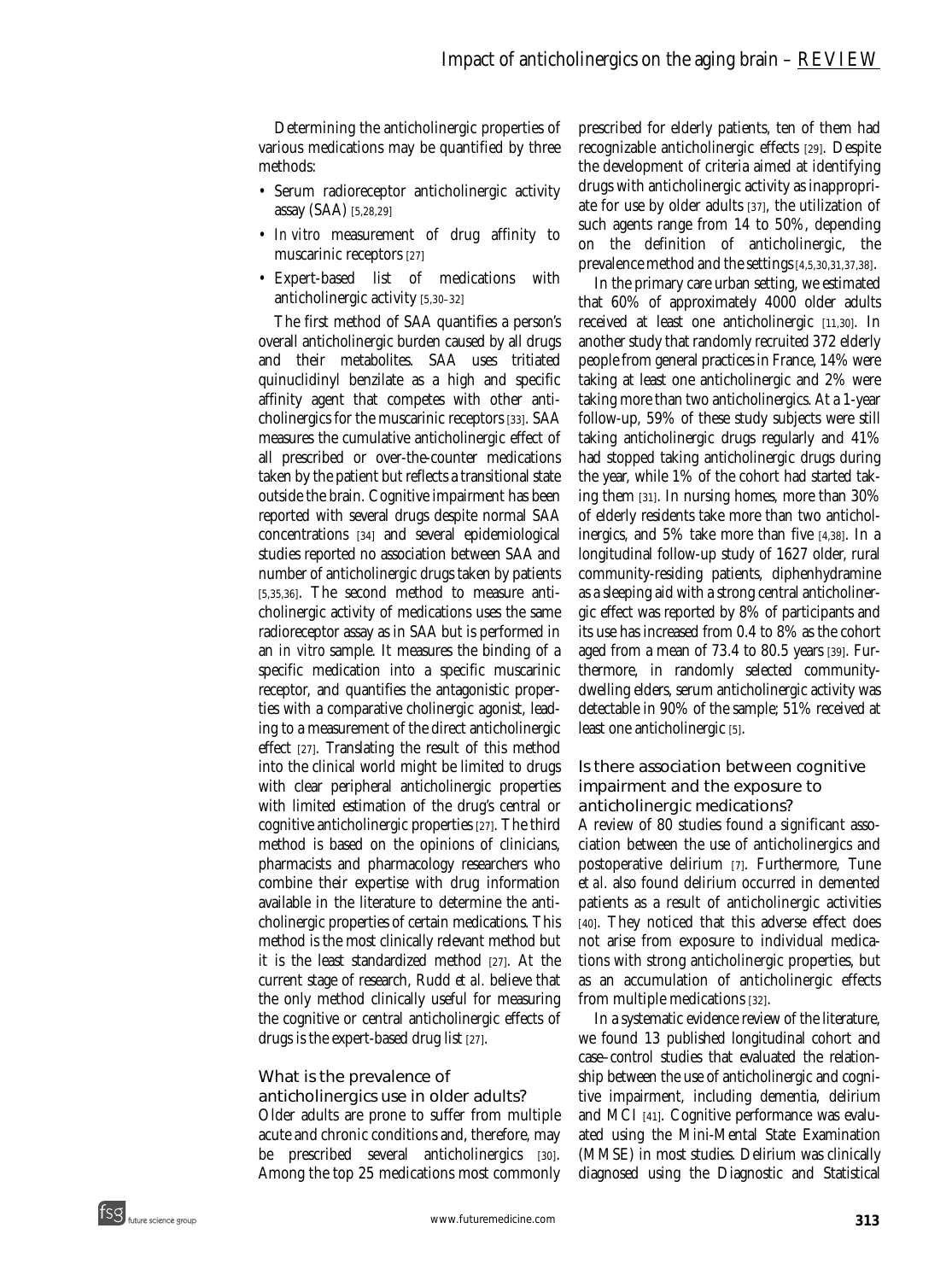Manual of Mental Disorders, 4th Edition (DSM-IV) criteria or using their derivatives, such as the Confusion Assessment Method (CAM). Anticholinergic activities were evaluated using the SAA or the expert-based drug list. All of the 13 studies found an association between the anticholinergic activity of a drug and either cognitive impairment or delirium. However, we found only one longitudinal study that evaluated the longterm exposure to anticholinergics and the risk of developing dementia or MCI [31]. In this study, among the 297 consistent nonusers of anticholinergic drugs, MCI was diagnosed in 105 (35%). Among the 30 consistent users of anticholinergic drugs, 24 (80%) met the MCI criteria [31]. Although the consistent users of anticholinergic drugs were significantly more likely to have a diagnosis of MCI at 1-year follow-up than consistent nonusers, there were no differences in overall dementia rates at 8-year follow-up between the drug users  $(16%)$  and nonusers  $(14%)$  [31]. In another longitudinal study that did not specifically evaluate the association between anticholinergics and dementia but focused on cognitive decline, Bottiggi *et al.* used retrospective data from a longitudinal elderly cohort at one of the Alzheimer's Disease Research Center [42]. The study participants received annual mental status evaluations and physical examinations. This study divided the participants into two groups: those taking one or more anticholinergics and those not taking any. Cognitive data were collected from a total of five consecutive annual visits after the baseline visit. A thorough literature search was conducted to derive a list of commonly prescribed anticholinergics. The study found that anticholinergic use did not lead to an accelerated rate of decline in global cognitive status, but it did lead to an accelerated rate of decline in scanning and visuomotor tracking and components of executive functioning, such as attention, sequencing, concentration and cognitive flexibility [42]. Finally, Roe *et al.* conducted a retrospective cohort study of 836 communitydwelling older adults to compare the prevalence of anticholinergic use in older adults with probable dementia with that of a matched comparison group of older adults who were unlikely to have dementia. They used the pharmacy claim data as the source for determining both the presence of dementia and measure exposure to anticholinergics. Patients taking donepezil  $(n = 418)$  constituted the dementia group. Patients not taking donepezil  $(n = 418)$  constituted the comparison group. The prevalence of anticholinergic use was compared in the treatment and comparison

groups over a 3- to 12-month follow-up period. This study found that older adults with probable dementia were more likely to use anticholinergics than matched comparison group patients (33 vs 23%, respectively) [2].

#### How can we translate the finding from the literature to the clinical setting? *Development of the Anticholinergic Cognitive Burden scale*

Reviewing the literature strongly supports that the use of anticholinergics leads to acute and possibly chronic cognitive impairment among older adults. While physicians are aware of the side effects of drugs from the anticholinergic family, a countless number of new drugs are launched in the market every day with 'possible' or 'definite' anticholinergic activities that remain unrecognized by many prescribers. Furthermore, the risk of adverse effects is increased by polypharmacy, not only from prescription drugs but also from over-the-counter medications in the context of comorbid chronic diseases. Most drugs with possible anticholinergic activities are likely to be ignored among the medical community [30,32]. It was reported that even some drugs regularly prescribed for delirium, such as olanzapine, haloperidol or trazodone, had some anticholinergic activities [43,44].

As a first step in reducing the cognitive burden of anticholinergic use in older adults, our interdisciplinary team developed the Anticholinergic Cognitive Burden (ACB) scale as a practical tool that identifies the severity of anticholinergic negative effects on cognition of prescribed and overthe-counter medications, and provides the clinician with a simple score that captures the accumulative anticholinergic cognitive burden resulting from the total medications taking by older adults. We searched the Medline database from 1966 to 2007 for any study that measured the anticholinergic activities of a drug and evaluated the association between such activities and the cognitive function in older adults. We extracted from each study the method used to determine such activities and the list of medications with anticholinergic activities that were associated with negative cognitive effects, including delirium, MCI, dementia or cognitive decline. This list was presented to an expert interdisciplinary team that included geriatricians, geriatric pharmacists, geriatric psychiatrists, general physicians, geriatric nurses and aging brain researchers. Subsequently, the team categorized the above medications into three classes of mild, moderate and severe cognitive anticholinergic negative effects **(Table 1)**.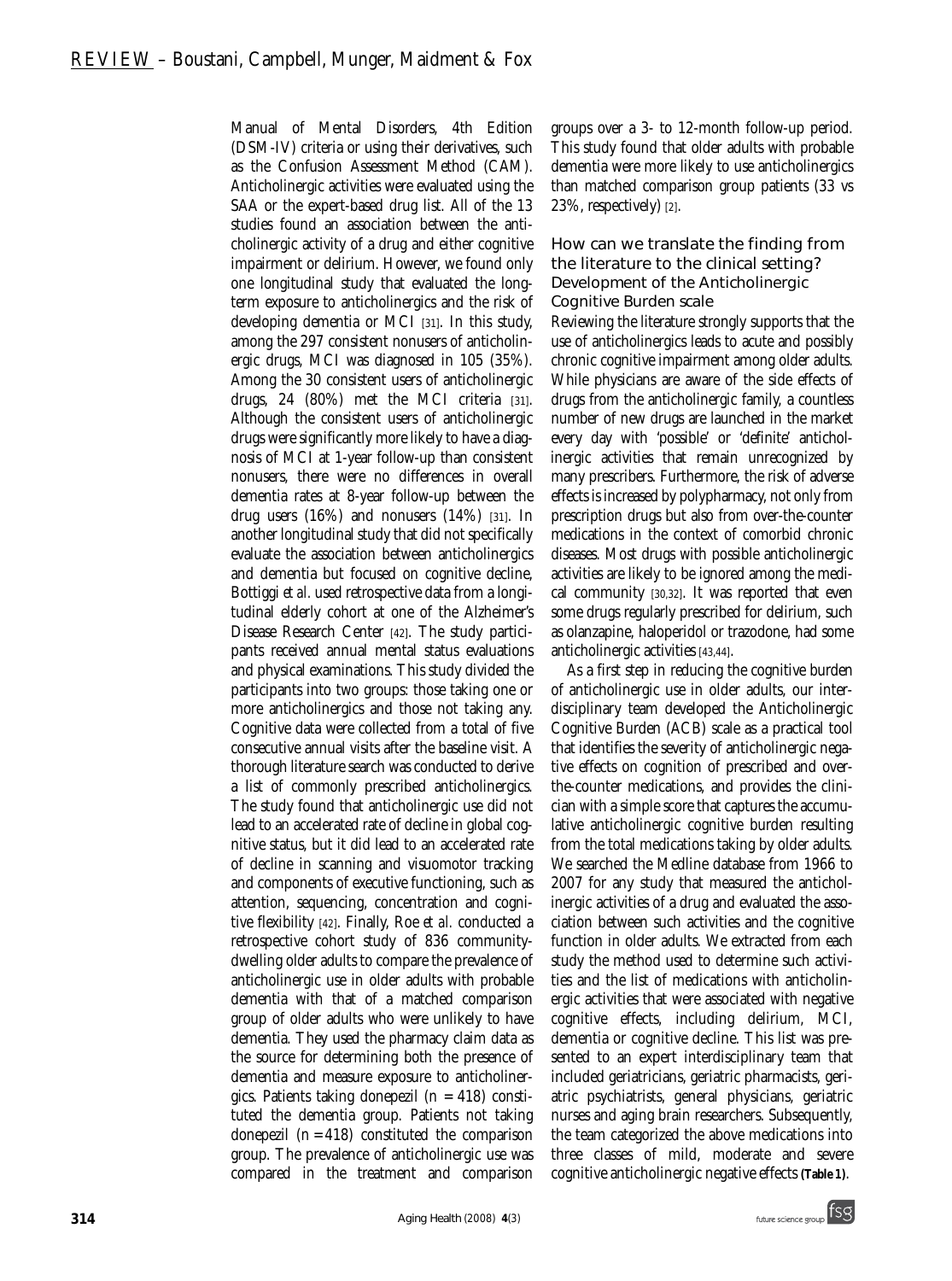| Table 1. Anticholinergic Cognitive Burden scoring of drugs. |                                |                                                |  |  |  |
|-------------------------------------------------------------|--------------------------------|------------------------------------------------|--|--|--|
| Score 1                                                     | Score 2                        | Score 3                                        |  |  |  |
| Alimemazine                                                 | Amantadine*                    | Amitriptyline* <sup>#</sup>                    |  |  |  |
| Alverine                                                    | Belladone alkaloids            | Amoxapine                                      |  |  |  |
| Alprazolam <sup>‡</sup>                                     | Carbamazepine <sup>#</sup>     | Atropine* <sup>#</sup>                         |  |  |  |
| Atenolol                                                    | Cyclobenzaprine* <sup>#</sup>  | Benztropine* <sup>#</sup>                      |  |  |  |
| Brompheniramine maleate                                     | Cyproheptadine <sup>#</sup>    | Brompheniramine <sup>#</sup>                   |  |  |  |
| Bupropion hydrochloride                                     | Empracet                       | Carbinoxamine <sup>#</sup>                     |  |  |  |
| Captopril <sup>‡</sup>                                      | Loxapine <sup>#</sup>          | Chlorpheniramine* <sup>#</sup>                 |  |  |  |
| Chlorthalidone <sup>#</sup>                                 | Meperidine <sup>#</sup>        | Chlorpromazine* <sup>#</sup>                   |  |  |  |
| Cimetidine hydrochloride                                    | Methotrimeprazine <sup>#</sup> | Clemastine <sup>#</sup>                        |  |  |  |
| Ranitidine*                                                 | Molindone <sup>‡</sup>         | Clomipramine <sup>#</sup>                      |  |  |  |
| Clorazepate <sup>#</sup>                                    | Oxcarbazepine <sup>#</sup>     | Clozapine <sup>#</sup>                         |  |  |  |
| Codeine <sup>#</sup>                                        | Pethidine hydrochloride        | Darifenacin <sup>‡</sup>                       |  |  |  |
| Colchicine                                                  | Pimozide <sup>‡</sup>          | Desipramine <sup>#</sup>                       |  |  |  |
| Coumadin                                                    |                                | Dicyclomine* <sup>#</sup>                      |  |  |  |
| Diazepam <sup>#</sup>                                       |                                | Dimenhydrinate <sup>#</sup>                    |  |  |  |
| Digoxin <sup>#</sup>                                        |                                | Diphenhydramine* <sup>#</sup>                  |  |  |  |
| Dipyridamole <sup>#</sup>                                   |                                | Doxepin <sup>‡</sup>                           |  |  |  |
| Disopyramide phosphate                                      |                                | Flavoxate <sup>#</sup>                         |  |  |  |
| Fentanyl <sup>#</sup>                                       |                                | Hydroxyzine* <sup>#</sup>                      |  |  |  |
| Furosemide <sup>‡</sup>                                     |                                | Hyoscyamine* <sup>#</sup>                      |  |  |  |
| Fluvoxamine <sup>#</sup>                                    |                                | Imipramine* <sup>‡</sup>                       |  |  |  |
| Haloperidol*                                                |                                | Meclizine $*$ <sup><math>\ddagger</math></sup> |  |  |  |
| Hydralazine <sup>#</sup>                                    |                                | Nortriptyline <sup>#</sup>                     |  |  |  |
| Hydrocortisone <sup>#</sup>                                 |                                | Olanzapine                                     |  |  |  |
| Isosorbide <sup>#</sup>                                     |                                | Orphenadrine <sup>#</sup>                      |  |  |  |
| Loperamide <sup>#</sup>                                     |                                | Oxybutynin* <sup>‡</sup>                       |  |  |  |
| Metoprolol                                                  |                                | Paroxetine                                     |  |  |  |
| Morphine <sup>#</sup>                                       |                                | Perphenazine*                                  |  |  |  |
| Nifedipine <sup>#</sup>                                     |                                | Procyclidine <sup>#</sup>                      |  |  |  |
| Prednisone <sup>‡</sup>                                     |                                | Promazine                                      |  |  |  |
| Quinidine                                                   |                                | Promethazine* <sup>#</sup>                     |  |  |  |
| Risperidone*                                                |                                | Propentheline <sup>‡</sup>                     |  |  |  |
| Theophylline <sup>#</sup>                                   |                                | Pyrilamine <sup>#</sup>                        |  |  |  |
| Trazodone*                                                  |                                | Quetiapine                                     |  |  |  |
| Triamterene <sup>#</sup>                                    |                                | Scopolamine <sup>#</sup>                       |  |  |  |
|                                                             |                                | Thioridazine* <sup>‡</sup>                     |  |  |  |
|                                                             |                                | Tolterodine <sup>#</sup>                       |  |  |  |
|                                                             |                                | Trifluoperazine*                               |  |  |  |
|                                                             |                                | Trihexyphenidy* <sup>#</sup>                   |  |  |  |
|                                                             |                                | Trimipramine <sup>#</sup>                      |  |  |  |

*A total Anticholinergic Cognitive Burden scale score of* ≥*3 is considered clinically relevant.* 

*\*The same score given by Anticholinergic Risk Scale.* 

*‡The same score given by Anticholinergic Drug Scale.*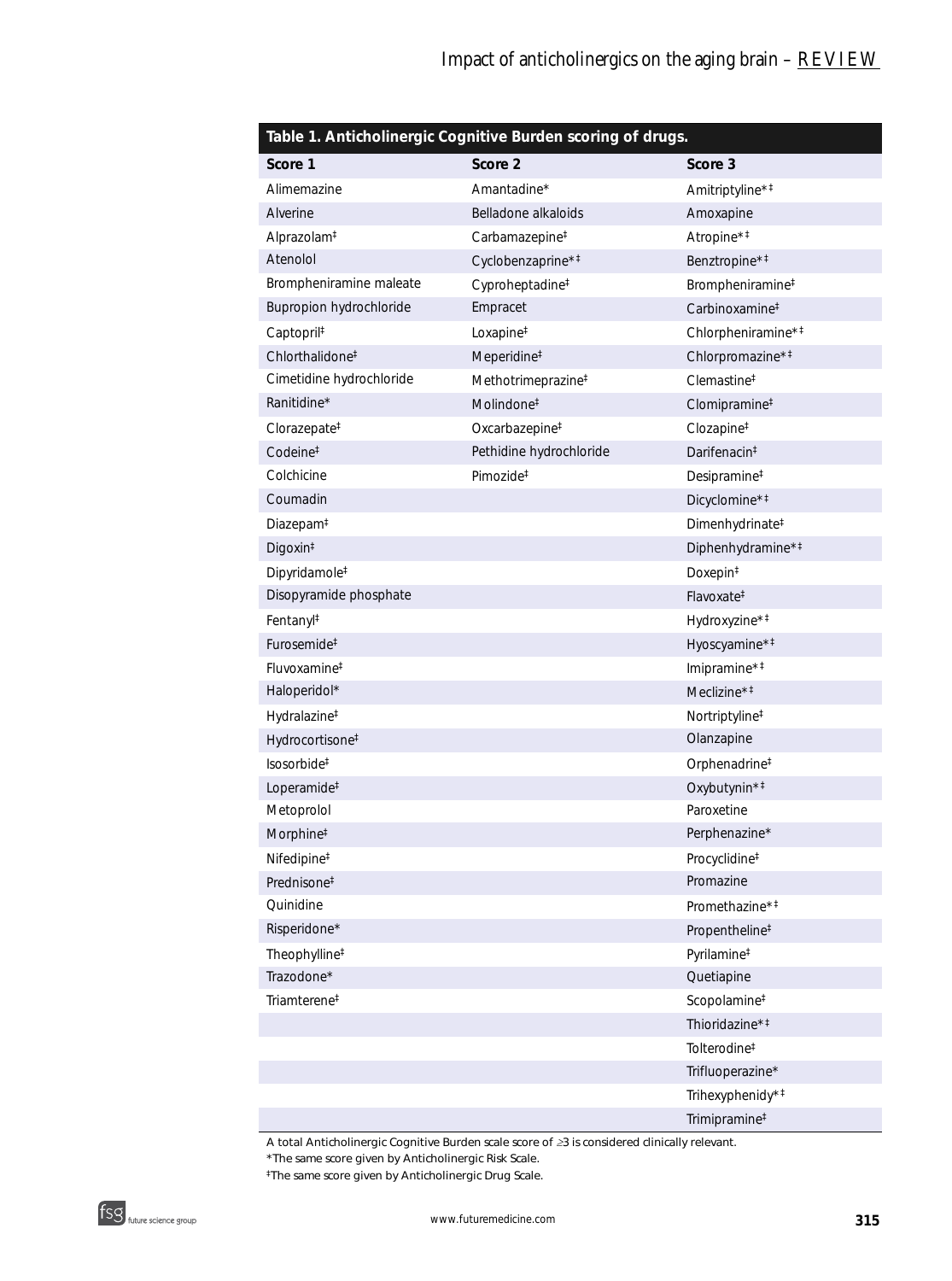Furthermore, the interdisciplinary team established a scoring system: drugs with possible anticholinergic effects (as demonstrated by the SAA or the *in vitro* affinity to muscarinic receptors but with no clinically relevant negative cognitive effects) were given a score of 1. Drugs with established and clinically relevant cognitive anticholinergic effects were given a score of either 2 or 3, based on the drug blood–brain barrier permeability and its association with the development of delirium. All other drugs with no anticholinergic effects can be considered as having a score of zero. The total added score of different drugs taken by the patient determines the accumulative anticholinergic cognitive burden.

Using the ACB scale, we assessed the anticholinergic burden of medication among a cohort of older adults attending primary care clinics in Indianapolis **(Table 2)** [13]. Similar to other studies, we found a high level of anticholinergic burden with a mean ACB score of 1.9, and more than 23% of older adults were receiving at least one medication that might lead to the development of delirium.

Over the past 2 years, two similar tools have been published to help physicians recognize the adverse effects of anticholinergics among older adults [32,45]. Carnahan and colleagues have established the anticholinergic drug scale (ADS), which determined the anticholinergic property of medications based on their effects on the serum anticholinergic activity, and accordingly categorized medications from 0 to 3, with 0 signifying no known anticholinergic activity and 3 signifying marked anticholinergic activity [32]. The ADS did not use the clinical input of expert clinicians and did not focus on the cognitive effects of anticholinergics. Thus, the ADS is most likely to be a better tool than

the ACB scale in measuring the peripheral anticholinergic effects of medications. As expected, the Carnahan team found that ADS total scores were significantly associated with SAA among long-term care residents [32].

More recently, Rudolph *et al.* developed the Anticholinergic Risk Scale (ARS) [45]. The ARS attempts to measures both the peripheral and central anticholinergic effects of medications. The ARS developers reviewed the medical literature, the National Institute of Mental Health Psychoactive Drug Screening Program and the Micromedex databases to determine the anticholinergic effects of the 500 most prescribed drugs within one veteran healthcare system in Boston, MA, USA. Similar to the ACB scale, ARS ranked medications on a scale of 0 to 3 according to the level of anticholinergic effects. Using data from 249 patients aged 65 years and older attending geriatric or primary care ambulatory clinics, the authors assessed the association between the total anticholinergic burden of medications as measured by the ARS and the overall anticholinergic adverse effects as determined by a review of the medical records. The mean ARS score ranged from 0.7 points in the primary care clinic to 1.4 points in the geriatric clinic, and higher ARS scores were associated with increased risk of both peripheral and central anticholinergic effects, with a relative risk ratio ranging from 1.3 to 1.9 [45]. By comparison with the ACB, the ARS was not based on a systematic evidence review of the literature, focused on medications used in one healthcare system that serves a predominantly male population and aimed to capture both the peripheral and central anticholinergic effects of medication. Furthermore, the ARS developers include fall, dizziness and confusion in the definition of central anticholinergic adverse effects and did

| primary care cirrics, as determined by the Anticholine dic countrye builder scale. |          |  |  |  |
|------------------------------------------------------------------------------------|----------|--|--|--|
| Variable                                                                           | Overall  |  |  |  |
| Mean age                                                                           | 73.4     |  |  |  |
| Female (%)                                                                         | 66.6     |  |  |  |
| African-American (%)                                                               | 64.5     |  |  |  |
| Mean total ACB score (SD)                                                          | 1.9(2.4) |  |  |  |
| Percentage with at least one medication with ACB score $\leq 1$                    | 61       |  |  |  |
| Percentage with at least one medication with ACB score $= 2$                       | 4        |  |  |  |
| Percentage with at least one medication with ACB score $=$ 3                       | 20       |  |  |  |
| Percentage with at least one medication with ACB score $= 2$ or 3                  | 23       |  |  |  |

**Table 2. The burden of anticholinergic use among 3013 older adults attending urban primary care clinics, as determined by the Anticholinergic Cognitive Burden scale.**

*ACB: Anticholinergic Cognitive Burden.*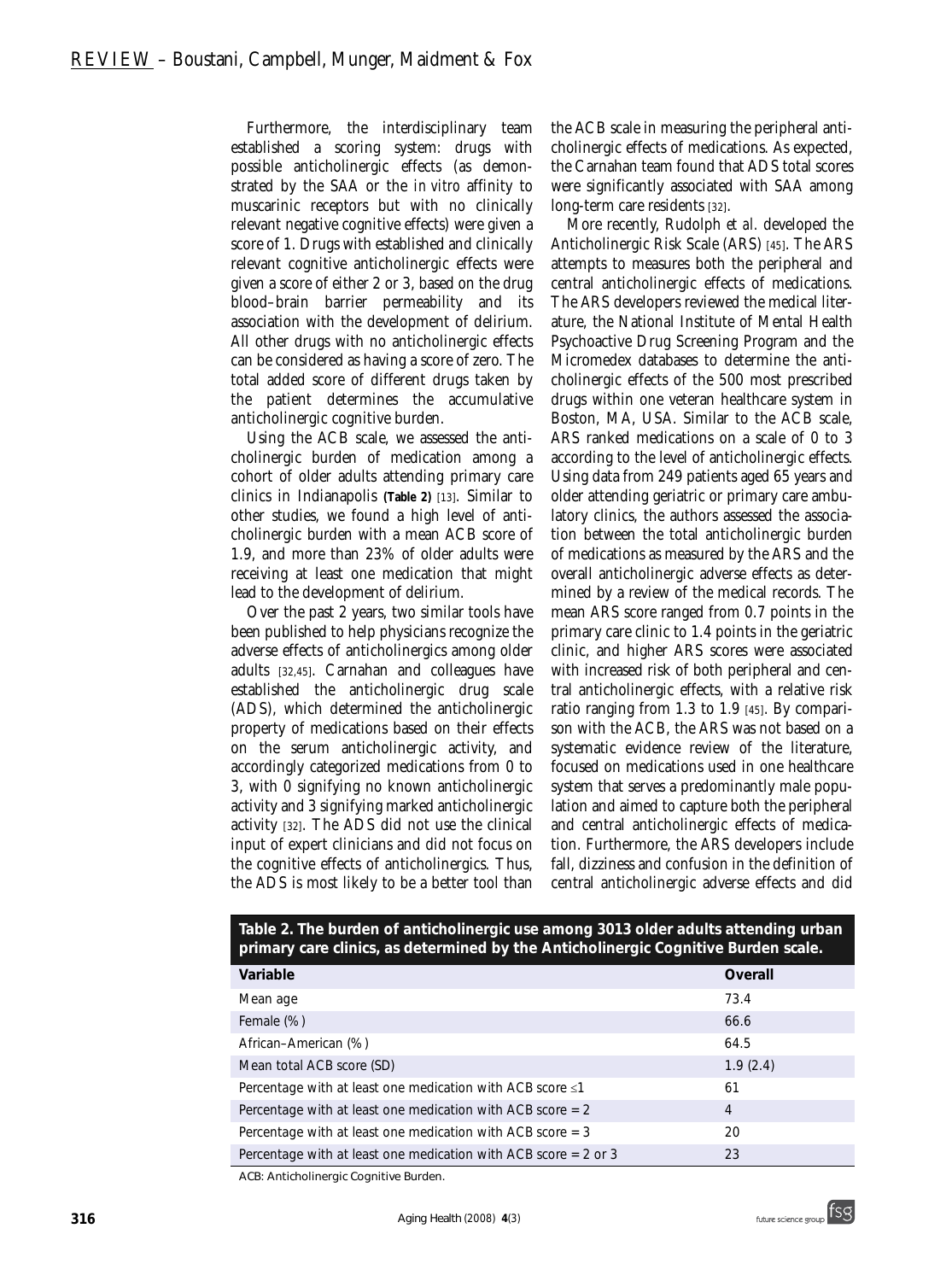not use a standardized cognitive assessment such as the confusion assessment scale or the MMSE in their definition of confusion. Thus, we believe that the ACB categorization is more accurate to measure the cognitive anticholinergic negative effects of medications than the ARS or the ADS. However, the ACB, the ADS and the ARS are easily applied to drug lists in a clinical or research setting in order to determine the overall drug-related anticholinergic burden and do not require specialized laboratory testing. **Table 1** provides the reader with a list of anticholinergics with negative cognitive effects as determined by the ACB, the ADS and the ARS.

#### *Using the ACB scale in the real clinical world*

The ratings of anticholinergic potency of different drugs have the potential to decrease the burden of the two most devastating cognitive disorders facing older adults; dementia and delirium. Outlining the process of using any of the three anticholinergic burden scales within the real clinical world might be very helpful. However, any utility of these scales needs to be investigated in experimental studies using randomized clinical trial methodology.

During a primary care or specialty care ambulatory visit for older people who have a past medical history of MCI, dementia or delirium, or those patients presenting with cognitive complaints, we recommend that the treating clinicians review the anticholinergic effects of all prescribed or over-the-counter medications being



taken by the patient. Using the ACB scale, a physician might consider first identifying medications with an ACB score of 2 or 3 and, second, calculate the total ACB score. In the case of an older adult prescribed a drug with an ACB score of 2 or 3, a prescriber needs to discuss with the patient the benefits and harms of continuous use of this specific drug. Together they could make an informed decision whether to switch to an alternative medication with less anticholinergic cognitive effects, hold the medication during hospitalization or acute illness, completely discontinue the drug if there is no absolute need or monitor the patient's cognitive performance regularly while receiving the anticholinergic drug. This review should include both prescribed and over-the-counter medications, particularly as some of the latter group with anticholinergic activity have been associated with cognitive impairment [11]. A similar patient–clinician informed-decision process might take place in cases where the patient is not receiving any medication with an ACB score of 2 or 3 but his/her total ACB score is above 3. Furthermore, when the withdrawal of suspected agents is appropriate, we suggest the withdrawal to occur with an appropriate, gradual schedule to avoid rebound anticholinergic or psychiatric adverse effects **(Figure 1)**.

#### *The case of Marie Doe*

Mrs Doe is an 80 year old African–American female with past medical history of chronic heart failure (CHF), osteoarthritis, hypertension, gastroesophagus reflex disorder and mixed urine incontinence who presented to her geriatrician at the Healthy Aging Brain Center in Indianapolis, IN, USA, with a chief complaint of memory loss for the past 4 months observed by her husband. This problem started during her recent hospitalization for CHF exacerbation. In the hospital, the patient suffered from insomnia and displayed 48 h of agitated behavior such as pulling her Foley catheter. Her CHF was treated with diuretic and antihypertensive medications and her insomnia and agitation were treated with a combination of olanzepine and diphenhydramine. After the hospitalization, the patient's confusion continued to a lesser degree. Currently, the patient has shortterm memory loss and psychomotor retardation but she has no language problems, attention problems or fluctuation. Her mood is stable and her insomnia is resolved. She is still independent with her basic activities of daily living,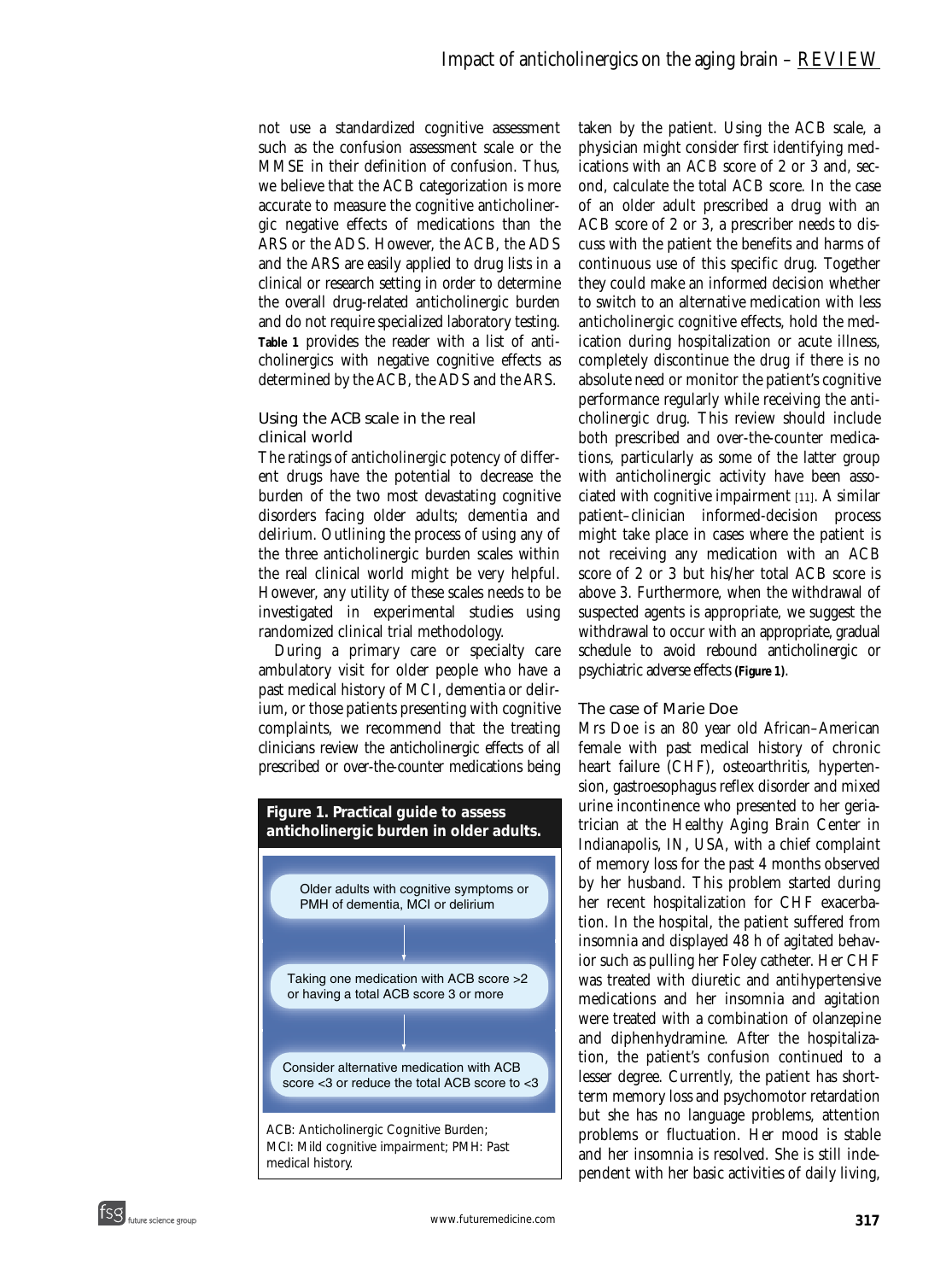but requires some assistance in taking her medications. Her current drug list includes olanzepine, furesomide, cardizam, omeprazole, acetoaminophen, digoxin, oxybutynin, multivitamin, and calcium with vitamin D. Her physical examination revealed symmetrical neurological examination, normal gait and no evidence of acute infection process. Her MMSE score was 20, her confusion assessment method was negative for delirium. Her geriatrician calculated her total ACB score to be 8 points and identified oxybutynin and olanzepine as drugs with an ACB score of 3. He discussed the negative anticholinergic effects of the above two medications with Mrs Doe and her husband, who selected to stop olanzepine and oxybutynin. The geriatricians suggested alternative nonpharmacological intervention for her urine incontinence and a follow-up visit. By 3 months later, Mrs Doe's MMSE score increased to 23 and her ACB score was 2.

#### Conclusion & future perspective

As the number of older adults suffering from both cognitive impairment and multiple chronic conditions that require management with numerous medication increases, it is important to recognize the negative impact of medication

on the aging brain. It is conceivable and valuable to create a process within the new drug approval system of the US FDA that provides data on the anticholinergic cognitive effects of every medication targeting older adults. These important data can then be translated into feasible and useful decision-support tools that enhance geriatric pharmacotherapy. More studies are needed, however, to validate all of the three ACB scales as well as establish therapeutic guidelines in the presence of suspected or established cognitive anticholinergic adverse effects.

In a world of increasing pharmacological complexity, the integration of the ACB scale into decision-support systems may have the potential to improve patients' outcomes by improving cognitive functioning.

#### Financial & competing interests disclosure

*The authors have no relevant affiliations or financial involvement with any organization or entity with a financial interest in or financial conflict with the subject matter or materials discussed in the manuscript. This includes employment, consultancies, honoraria, stock ownership or options, expert testimony, grants or patents received or pending, or royalties.* 

*No writing assistance was utilized in the production of this manuscript.*

#### **Executive summary**

#### *Background & significance*

- Medications with anticholinergic activity are commonly prescribed to older adults.
- Older adults are vulnerable to anticholinergic-related cognitive effects.

#### *What is the burden of cognitive impairment among older adults?*

- Depending on the method used to define cognitive impairment and the clinical setting, approximately 6–66% of older adults suffer from cognitive deficits.
- Cognitive impairment causes a high burden of suffering for patients and their families.

#### *What is the role of the central cholinergic system in cognitive impairment?*

• Blockade of cholinergic transmission might lead to the development of both acute and chronic cognitive impairment.

#### *How can we determine the central anticholinergic effect of medications?*

• The most clinically useful method to determine the anticholinergic cognitive effects of drugs is the expert-based drug list.

#### *What is the prevalence of anticholinergics use in older adults?*

• In the primary care urban setting, approximately 60% of older adults receive at least one anticholinergic.

#### *Is there an association between cognitive impairment & exposure to anticholinergic medications?*

• Anticholinergics for older adults lead to acute cognitive impairment and possibly chronic cognitive deficits.

#### *How can we translate the finding from the literature to the clinical setting?*

• Assessing anticholinergic burden with the Anticholinergic Cognitive Burden scale may represent a useful noninvasive tool to optimize geriatric pharmacotherapy.

#### *Future perspective*

• We need to build a process within the new drug approval system of the US FDA that provides data on the anticholinergic cognitive effects of every medication used by older adults.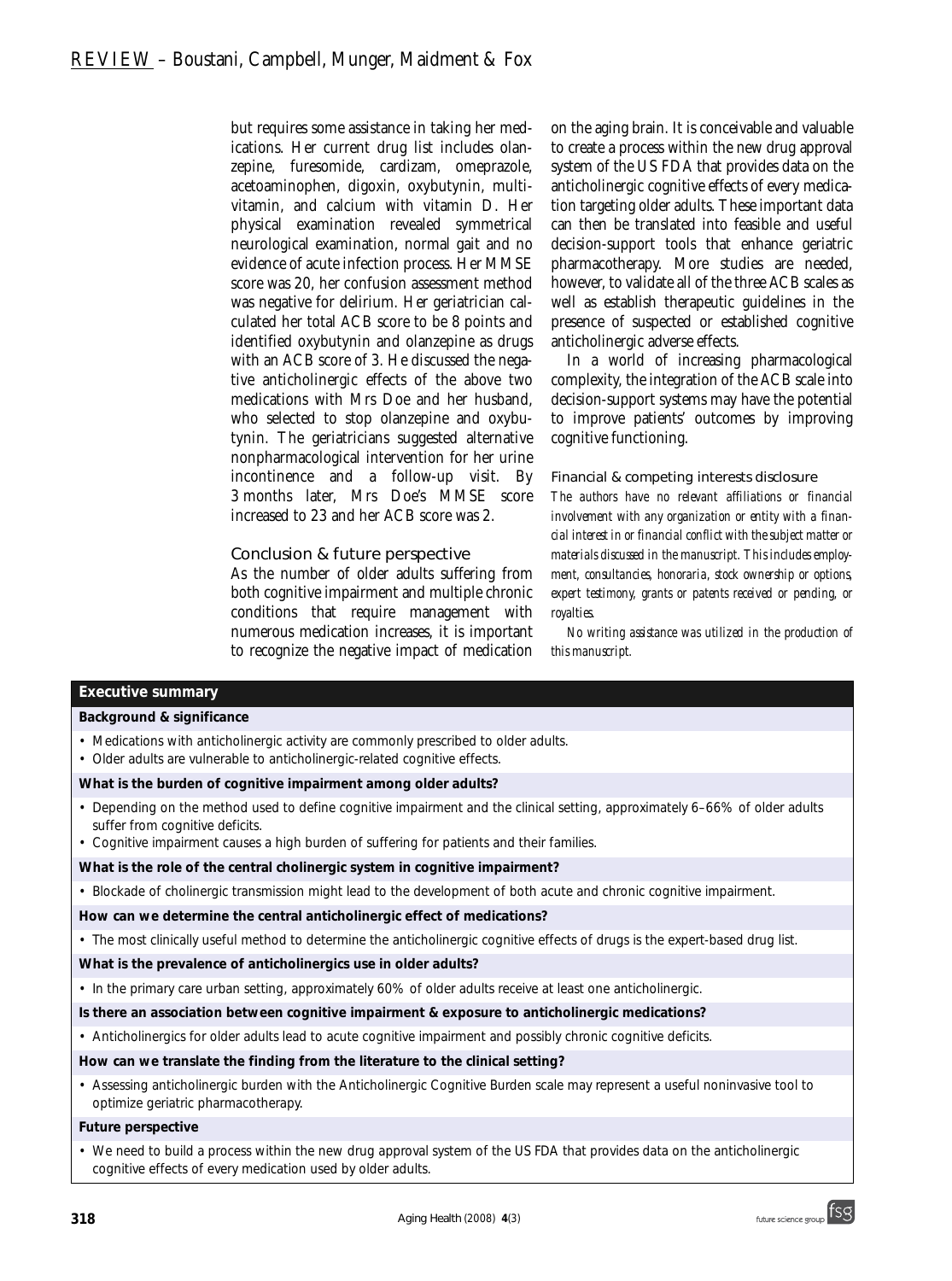#### Bibliography

Papers of special note have been highlighted as either of interest (•) or of considerable interest (••) to readers.

- 1. Vangala VR, Tueth MJ: Chronic anticholinergic toxicity: identification and management in older patients. *Geriatrics* 358, 36–37 (2002).
- ▶ 2. Roe C, Anderson M, Spivack B: Use of anticholinergic medications by older adults with dementia. *J. Am. Geriatr. Soc.* 50, 836–842 (2002).
- 3. Flacker JM, Virginia C, Mach JR, Bettin K, Kiely DK, Wei J: The association of serum anticholinergic activity with delirium in elderly medical patients. *Am. J. Geriatr. Psychiatry* 6, 31–41 (1998).
- 4. Blazer DG 2nd, Federspiel CF, Ray WA, Schaffner W: The risk of anticholinergic toxicity in the elderly: a study of prescribing practices in two populations. *J. Gerontol.* 38, 31–35 (1983).
- 5. Mulsant BH, Pollock BG, Kirshner M, Shen C, Hiroko D, Ganguli M: Serum anticholinergic activity in a communitybased sample of older adults. *Arch. Gen. Psychiatry* 60, 198–203 (2003).
- 6. Tune LE: Anticholinergic effects of medication in elderly patients. *J. Clin. Psychiatry* 62(Suppl. 21), 11–14 (2001).
- 7. Dyer CB, Ashton C, Teasdale TA: Postoperative delirium: a review of 80 primary data-collection studies. *Arch. Intern. Med.* 155(5), 461–465 (1995).
	- **Focuses on postoperative delirium and identifies medications that might increase the risk of delirium.**
	- 8. American Psychiatric Association: *Diagnostic and Statistical Manual of Mental Disorders (4th Edition).* American Psychiatric Association, Washington, DC, USA (1994).
	- 9. Boustani M, Buttar A: Delirium. In: *Primary Care Geriatrics, a Case-Based Approach (5th Edition).* Ham RJ, Sloane PD, Warshaw GA, Bernard MA, Flaherty E (Eds). Chapter 15, 210–218 (2007).
	- **This chapter provides the clinicians with a brief and comprehensive review of delirium diagnosis and management.**
	- 10. Boustani M, Ham RJ: Alzheimer disease and other dementias. In: *Primary Care Geriatrics, a Case-Based Approach (5th Edition).* Ham RJ, Sloane PD, Warshaw GA, Bernard MA, Flaherty E (Eds). Chapter 16, 219–236 (2007).
	- 11. Boustani M, Schubert C, Sennour Y: The challenge of supporting care for dementia in primary care. *Clin. Interv. Aging* 2(4), 631–636 (2007).
- **Provides the reader with a brief and comprehensive review of screening, diagnosis and management of dementia in primary care setting.**
- 12. Boustani M, Peterson B, Hanson L *et al.*: Screening for dementia in primary care: a summary of the evidence for the U.S. Preventive Services Task Force. *Ann. Intern. Med.* 138(11), 927–937 (2003).
- 13. Boustani M, Callahan CM, Unverzagt FW *et al.*: Implementing a screening and diagnosis program for dementia in primary care. *J. Gen. Intern. Med.* 20(7), 572–577 (2005).
- 14. Ferri CP, Prince M, Brayne C *et al.*: Alzheimer's disease international. Global prevalence of dementia: a Delphi consensus study. *Lancet* 366(9503), 2112–2117 (2005).
	- 15. The Lewin Group: Saving lives. Saving money: dividends for Americans investing in Alzheimer research. Report of the Lewin Group to the Alzheimer's Association (2004).
	- 16. DeKosky ST: Pathology and pathways of Alzheimer's disease with an update on new developments in treatment. *J. Am. Geriatr. Soc.* 51(5 Suppl. Dementia), S314–S320 (2003).
- ▶ 17. Terry AV Jr. Buccafusco JJ: The cholinergic hypothesis of age and alzheimer's diseaserelated cognitive deficits: recent challenges and their implications for novel drug development. *J. Pharmacol. Exp.Ther.* 306(3), 821–827 (2003).
	- **A good reference for a reader who seeks more information on the cholinergic hypothesis.**
- 18. Sivaprakasam K: Towards a unifying hypothesis of Alzheimer's disease: cholinergic system linked to plaques, tangles and neuroinflammation. *Curr. Med. Chem.*  13(18), 2179–2188 (2006).
- 19. Cummings JL: Cholinesterase inhibitors: a new class of psychotropic compounds. *Am. J. Psych.* 157(1), 4–15 (2000).
- 20. Sperling R, Greve D, Dale A *et al.*: Functional MRI detection of pharmacologically induced memory impairment. *Proc. Natl Acad. Sci. USA* 99, 455–460 (2002).
- 21. Flicker C, Serby M, Ferris SH: Scopolamine effects on memory, language, visuospatial praxis and psychomotor speed. *Psychopharmacology (Berl.)* 100, 243–250 (1990).
- ▶ 22. Flicker C, Ferris SH, Serby M: Hypersensitivity to scopolamine in the elderly. *Psychopharmacology (Berl.)* 107, 437–441 (1992).
- 23. Drachman DA, Noffsinger D, Sahakian BJ, Kurdziel S, Fleming P: Aging, memory, and the cholinergic system: a study of dichotic listening. *Neurobiol. Aging* 1, 39–43 (1980).
- 24. Chew ML, Musant BH, Pollock BG: Serum anticholinergic activity and cognition in patients with moderate-to-severe dementia. *Am. J. Geriatr. Psychiatry* 13, 5354–5538 (2005).
- 25. Shepherd G, Klein-Schwartz W, Edwards R: Donepezil overdose: a tenfold dosing error. *Ann. Pharmacother.* 33, 812–815 (1999).
- ▶ 26. Perry EK, Kilford L, Lees AJ, Burn DJ, Perry RH: Increased Alzheimer pathology in Parkinson's disease related to antimuscarinic drugs. *Ann. Neurol.* 54, 235–238 (2003).
- 27. Rudd KM, Raehl CL, Bond CA, Abbruscato TJ, Stenhouse AC: Methods for assessing drug-related anticholinergic activity. *Pharmacotherapy* 25, 1592–1601 (2005).
- 28. Tollefson GD, Montague-Clouse J: The relationship of serum anticholinergic activity to mental status performance in an elderly nursing home population. *J. Neuropsychiatry Clin. Neurosci.* 3(3), 314–319 (1991).
- 29. Tune L, Carr S, Hoag E, Cooper T: Anticholinergic effects of drugs commonly prescribed for the elderly: potential means for assessing risk of delirium. *Am. J. Psychiatry* 149, 1393–1394 (1992).
- 30. Schubert CC, Boustani M, Callahan CM *et al.*: Comorbidity profile of dementia patients in primary care: are they sicker? *J. Am. Geriatr. Soc.* 54(1), 104–109 (2006).
- 31. Ancellin ML, Artero S, Portet F, Dupuy AM, Touchon J, Rithie K: Non-degenerative mild cognitive impairment in elderly people and use of anticholinergic drugs: longitudinal cohort study. *Br. Med. J.* 332(7539), 455–459 (2006).
- 32. Carnahan RM, Lund BC, Perry PJ, Pollock BG, Culp KR: The anticholinergic drug scale as a measure of drug-related anticholinergic burden: association with serum anticholinergic activity. *J. Clin. Pharmacol.* 46, 1481–1486 (2006).
	- **A good reference for another anticholinergic scale that correlates with the serum anticholinergic assay.**
- 33. Tune L, Coyle JT: Serum levels of anticholinergic drugs in treatment of acute extrapyramidal side effects. *Arch. Gen. Psychiatry* 37, 293–297 (1980).